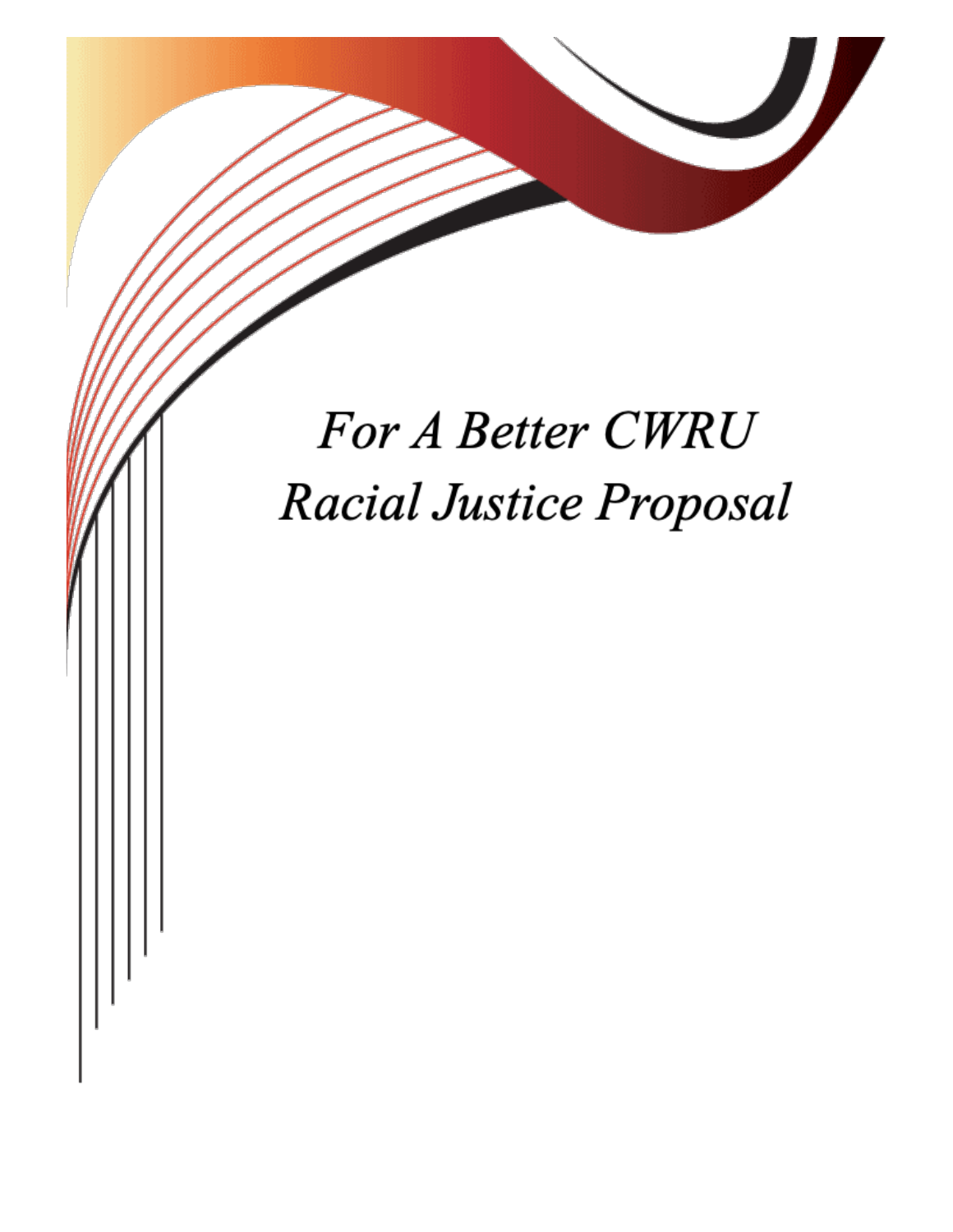*Identity is evolving and the spirit of this proposal is inclusive of all identities and evolving identities. In this proposal, we use BIPOC to encompass these identities. We know that any term will fail to encompass all peoples. Many of the examples we cite focus on Black and Indigeous peoples because these groups face the brunt of systemic discrimination in America because of the historical context of racial identities.*

# *Student Experience*

## **Introduction:**

The population of BIPOC students at CWRU does not represent national or international statistics. For example, as of Fall 2019, African-American students comprise 4% of the undergraduate student body. Out of 5,150 students, there are 226 African Americans spread across nearly one-hundred disciplines. While these figures are alarming, the consistent decline in minority retention and graduation rates are even more staggering. This highlights two major concerns within the campus community. First, there is a fictitious encouragement of BIPOC students to attend our university. A point which is often validated for example by the negligible effort to recruit in Cleveland and other majority Black cities like Detroit. Second, there is limited support for BIPOC students during their four years. For instance, Blacks/African Americans are 20% more likely to report serious psychological distress than adult whites. We need to have more counselors who specialize in this particular field.. Enhancing the BIPOC experience extends beyond the physical presence of BIPOC bodies on campus. We propose the following measures to create a more diverse, welcoming, and supportive campus environment.

## **Action Steps:**

1. It has been seven months since the creation of the original Black Solidarity proposal and five and a half months since we have received the Administration's response. We would like to know what actionable steps have been taken in the discussions with Advancement in order to raise more funds for the momentum scholarship and other Diversity and Inclusion initiatives.

## *Office of Multicultural Affairs*

- a. The university needs to create a safe and inclusive space for BIPOC students. OMA is far too small of a space for the student population that it serves. Therefore, we need to make progress toward the Identity Center and need to commit to putting more resources toward the Identity Center.
	- i. Set a date for when the Identity Center will be completed and open.
	- ii. The Identity Center must be located in a convenient and easily accessible location on campus, ideally near the Tinkham Veale University Center.
- b. The university must allocate more money for scholarships targeted toward underrepresented minority students (URM) and diverse students.
	- i. OMA would like to establish a Momentum Scholarship Fund
	- ii. If we allocated \$1 million to the Momentum Scholarship Fund, then that money would accrue about \$20,000 of interest a year that can be used for the scholarship without ever drawing from the original \$1 million.

## *Office of Inclusion, Diversity and Equal Opportunity*

c. Diversity 360 Program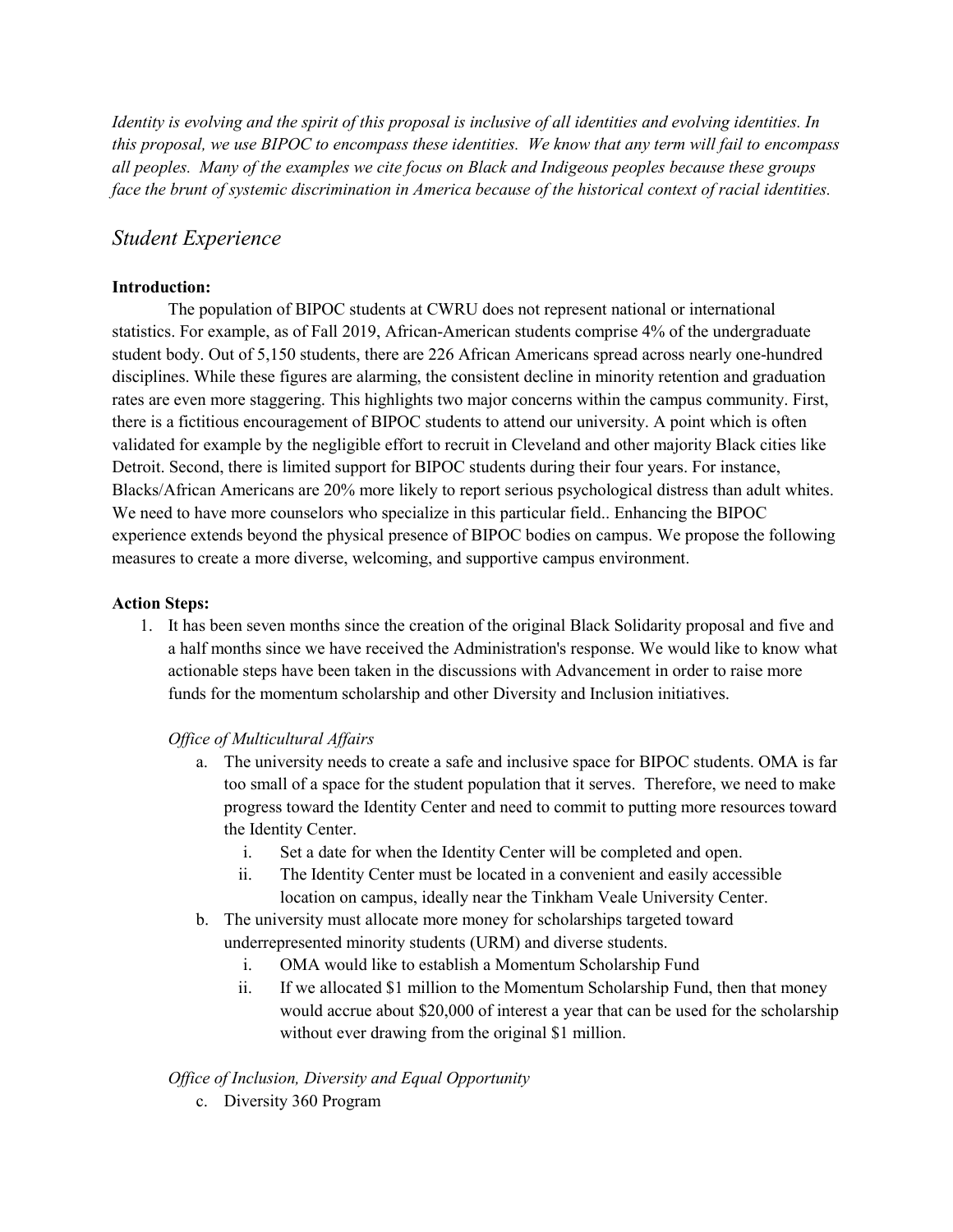- i. Needs more funding to do the following:
	- 1. Pay and train facilitators.
	- 2. Create a 2.0 version of the program.
	- 3. Partner with outside organizations (Ex. Racial Equity Institute).
- ii. We understand that plans are underway to revise Diversity 360 and include Change Agent sessions as next steps for persons that complete Diversity 360. We look forward to these revisions and request detailed information on the changes that will be incorporated into Diversity 360. Additionally, we request detailed information on the Change Agent series, such as what sessions will be included in this series, when the series will begin, how often the sessions will be offered, who will facilitate sessions, etc.
- 2. The Board of Trustees must create a student trustee position. While we understand that the Board of Trustees is its own entity, as students we believe that **the Board must adjust their leadership structure in a way that allows students to contribute to decision-making.** The student trustee position will be the easiest and most effective way for the students to feel as though they have a voice on the Board and that their viewpoints and opinions are being heard. Students should have representation that matches their financial input to the university. The student trustee position will be elected by the student body and that student will serve to voice student concerns to the board and be a link of communication between the Board of Trustees and the student body.
- 3. While we understand that Student Success works hard to help the student body, everyone has not had success connecting with their navigators. In order to mitigate this, we propose two different solutions. The first one is to assign each navigator to a college rather than to a variety of students under different majors and disciplines. Our second proposal is to give students the option to switch navigators in order to find one they better connect with. This would help navigators be better prepared for student questions.

#### *Navigators*

- a. Have Navigators handle specific colleges
	- i. Would help Navigators familiarize themselves with the inner workings of said colleges and allow them to productively assist students
- b. Allow students to switch Navigators
	- i. Helps students find a Navigator they are comfortable with.
	- ii. Should promote student interaction with Navigators
- 4. The student admission process leaves roommate selection up to students. However, it doesn't give students sufficient useful resources to find potential roommates. Roommate choice is something that can shape the freshman experience, and for BIPOC students specifically, finding a roommate who is accepting and understanding of their background is integral to making their experience positive. Right now, the officers of the current freshman class create a Facebook group for the incoming freshman class to connect with each other. While this group can be useful, not everyone has Facebook, or may not feel comfortable posting publicly.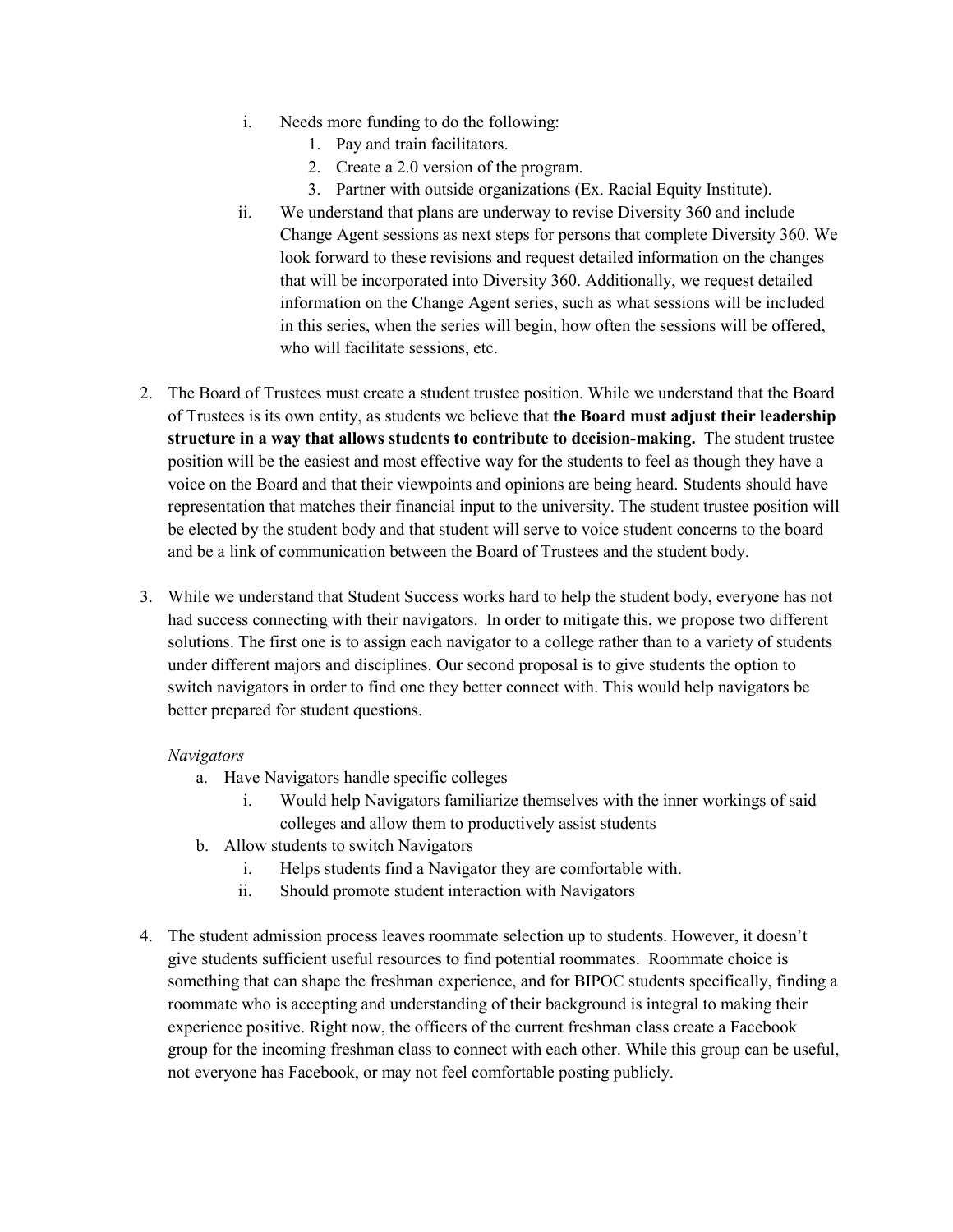- a. Create a system for students through which they can create a profile upon admission. It can include a quick biography, hobbies, social media, etc.
	- i. Students can then see other students' profiles and reach out if they are interested.
	- ii. This does not have to be an expansive system––just something that would allow students to easily find potential candidates.
	- iii. As students select roommates, they are taken out of the pool of eligible candidates.
	- iv. Consider incorporating this into the 1st year roadmap.
- 5. Many students on campus are not aware of how to recognize and address mental health issues. Mental Health resources should be more readily available for students. Students need resources that cater to their own personal needs.
	- a. Hire more diverse counselors and multicultural specialists who BIPOC students can feel more comfortable speaking with.
	- b. Many mental health resources like support groups are not known to the student body. Informing leaders such as residential assistants and orientation leaders about them would increase their visibility and usage by the student population.
	- c. Create flow diagrams about the counselling process and how to seek counseling. These diagrams will make it easier for students to understand the counseling process for themselves and for their peers. These diagrams should be distributed at Freshman Orientation and should be posted in student housing and on screens across campus.
	- d. The university must conduct a study about students' mental health along racial lines. If this study finds that BIPOC students are experiencing more mental health issues than their colleagues, then more funding needs to be dedicated specifically toward initiatives supporting the mental health of BIPOC students.
- 6. It is wrong to use financial aid to incentivize BIPOC students to come to CWRU, then to raise tuition and fees so that the financial aid no longer covers what it would have in the offer of admission. When students commit to come to CWRU, CWRU should commit to supporting them.
	- a. Financial aid in admissions offers should cover a percentage of tuition that remains constant throughout the four years a student spends at CWRU. For example, if tuition increases by \$3000 after a student has already enrolled at CWRU, their financial aid should increase proportionally.
	- b. Financial Aid should hold workshops about how to fill out FAFSA and other financialaid related forms.

# *Faculty & Curriculum*

## **Introduction:**

A persistent and ubiquitous discontentment prevalent in our student body pertains to the underrepresentation of BIPOC faculty at Case Western. For example, African American/Black professors make up just over 3% of all professors on Case Western campus as of Fall 2019. This figure has hardly improved since Fall 2012. The profound scarcity of professors who are BIPOC has been and will continue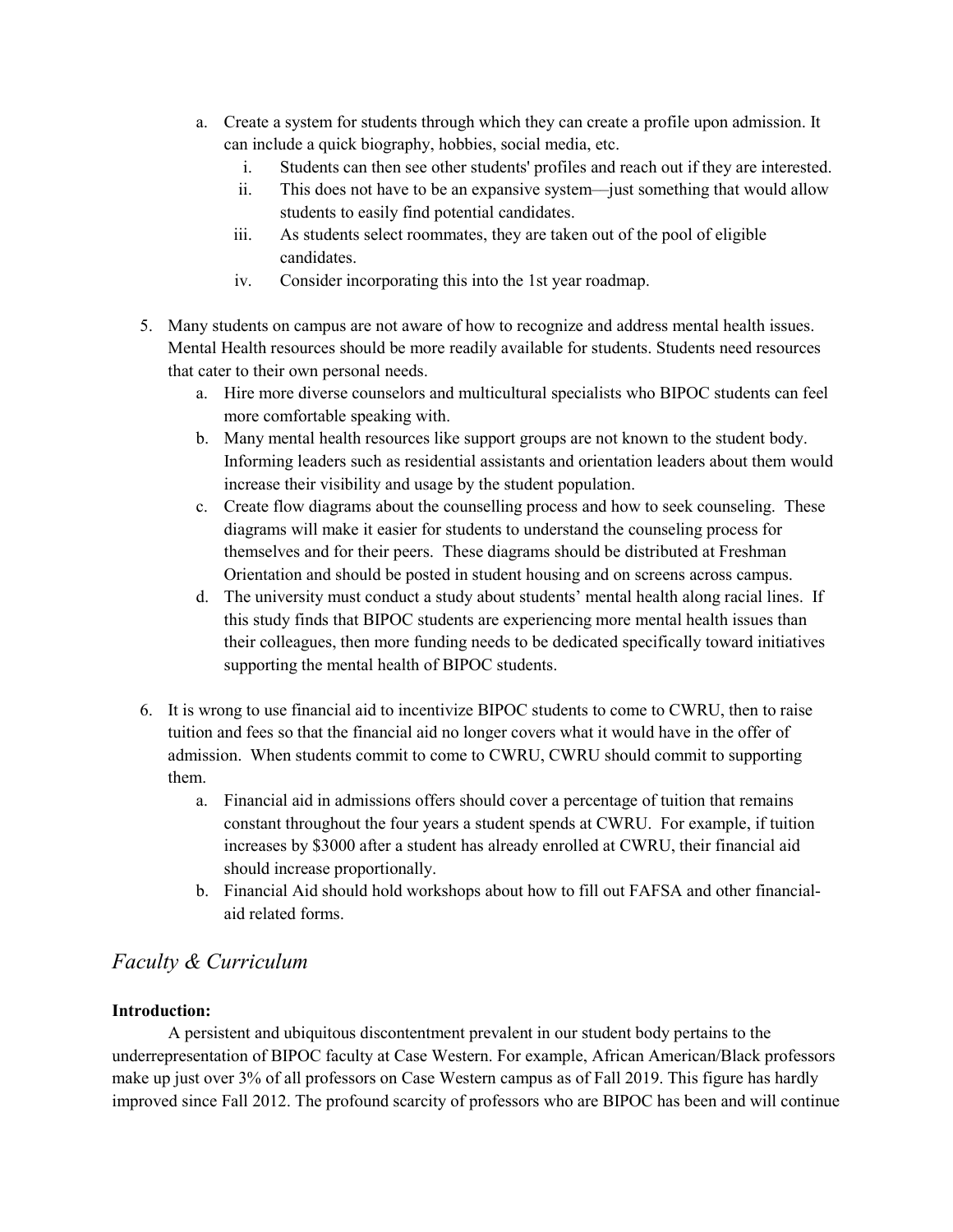to implicitly damage and demoralize Case Western students who are BIPOC in their respective fields of study. This sends a strong racial message not only to the current students and professors but also to potential ones as well. The severe underrepresentation of faculty who are BIPOC has serious implications such as faculty isolation and creating a vicious cycle of underrepresentation of people who are BIPOC in educational and professional positions. The action steps designed will promote a long-overdue remedy for inequitable faculty representation.

## **Action Steps:**

## *Faculty Representation and Hiring Initiatives*

- 1. Address lack of BIPOC representation in faculty and management through the creation of more professional development opportunities.
- 2. Create an opt-in directory of BIPOC leaders on campus so students will know how to contact BIPOC leaders.
- 3. Require every CWRU college and department to create biennial public reports detailing their diversity and inclusion initiatives and statistics. These reports should first be published in the 2021-2022 academic year.
- 4. Include student representatives in faculty hiring and curriculum review processes within each department.
- 5. Place more professors from underrepresented minority groups on the tenure-track or in other positions with the possibility of upward mobility.
- 6. Ensure that every graduate program recruits URM students for *funded* admission.
- 7. Provide financial wherewithal for a rich and expansion selection of courses and diversity training to provide continued education and increased awareness around issues of race and racial justice.
- 8. Implement an investigation on BIPOC faculty isolation by a nonpartisan third-party to understand how to better their experience and overall assistance on campus.
- 9. Implement an investigation of university hiring practices with the goal of helping departments to connect with BIPOC candidates for tenure-track faculty positions, lecturerships, research assistantships, and funded graduate study.
- 10. Diversify the course selection to include more courses that focus on BIPOC studies (e.g., African American Studies, Asian Studies, Indigineous Studies, Latinx Studies, etc.).
- 11. In addition to offering an African American Studies minor, offer an African American Studies major and other majors that study the experiences of BIPOC communities. This major should be provided with the wherewithal necessary to make it viable.
- 12. Re-evaluate and revise diversity training for all faculty in order to create a more inclusive environment for faculty. This diversity training should be expanded and done regularly, at least annually. For example, the university should consider implementing required and regular implicit bias testing, like Harvard's Project Implicit.

## *Implementation within the Writing Program*

13. Provide financial support for the Writing Program. All undergraduate students must complete courses in the Writing Program, so it is imperative that the university provides the the Writing Programs with the support it needs to implement anti-racist changes. The following action steps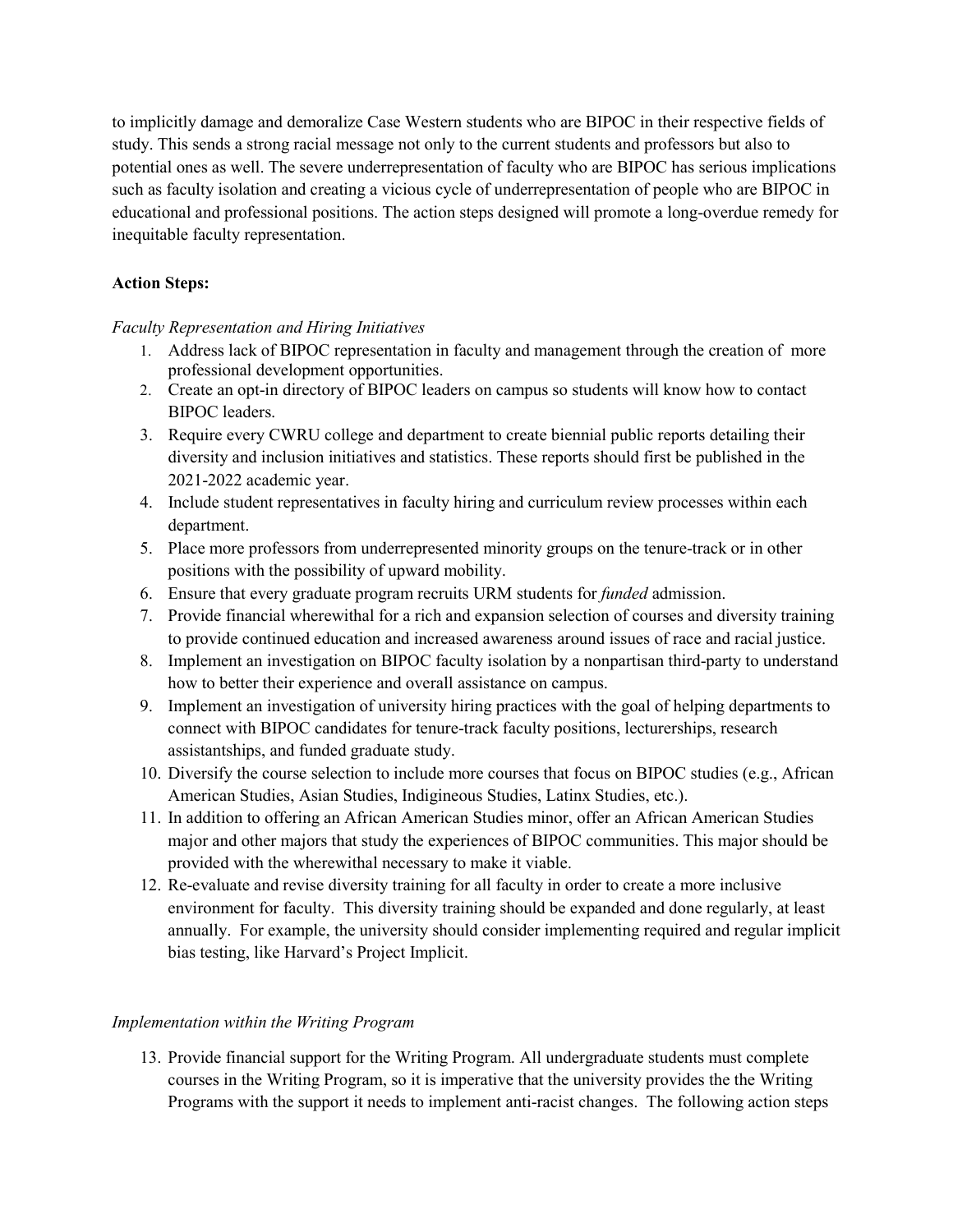were created in collaboration with Writing Program leadership and have the complete support of the Writing Program.

- a. Student Communication Internships & Community Engagement develop opportunities for students to work for/with local (Cleveland-area) organizations and businesses on communication projects. Potential academic credit for a service-learning course (perhaps one credit for background research/reading, mentoring, and reflection on the experiences), with stipends for students to work with organizations that cannot otherwise pay for their time. Total Estimated Cost: \$500/student per semester.
- b. Faculty Development Seminar 1-week pedagogy seminar for faculty interested in teaching general education writing courses and/or integrating writing into their disciplinary courses. Total Estimated Cost: \$145,000/academic year.
	- i. Enrollment: 10 faculty x 2 sessions (Summer & Winter)
	- ii. Participant Compensation: research/discretionary funds for participation commitment to offer writing-intensive courses
	- iii. Leadership Compensation:  $1/2$ -month salary + fringe for Writing Program Administrators to lead the seminars and provide ongoing support for faculty materials & supplies (textbooks, etc.)
- c. Visiting Scholar Fund Short-term (1-week) "residency" (or remote residency) for a scholar whose work addresses linguistic justice, to consult with the Writing Program Administration, visit classes, offer a community workshop, and provide a public lecture. Total Estimated Cost: \$10,000-\$15,000/academic year.
	- i. Spring 2021 Visiting Scholar (supported by Writers House, Baker-Nord Center for the Humanities): Dr. Vershawn Ashanti Young (April 2021)
- d. Diversify Faculty Establish a competitive post-doctoral fellowship for a visiting scholar who enhances the diversity of our faculty. Fellows will offer 2-4 courses over the course of the academic year, and pursue their research. Total Estimated Cost: \$75,000 per fellowship.
- e. Incorporate Community History All writing program courses should have a section dedicated to educating the students on how the specific topic relates to the Greater Cleveland Community in history or in the present.

# *Community Engagement*

## **Introduction:**

In recent years, there has been a fractured relationship between CWRU and the Cleveland community. The Cleveland community is 53.5% Black. If our administration really "sees" and "hears" the outcries of Black members of CWRU, then it will work to improve the relationship with the surrounding Cleveland community. It is evident that there is institutional racism present on campus. A majority of the custodial staff and dining hall workers are Cleveland residents who are Black while a majority of administrators and professors are white. By building the relationship between campus and community, the success of CWRU can facilitate the success of the larger Cleveland community and vice versa. The action steps presented will allow our community to grow and start to fix the tenuous relationship between CWRU and the greater Cleveland community.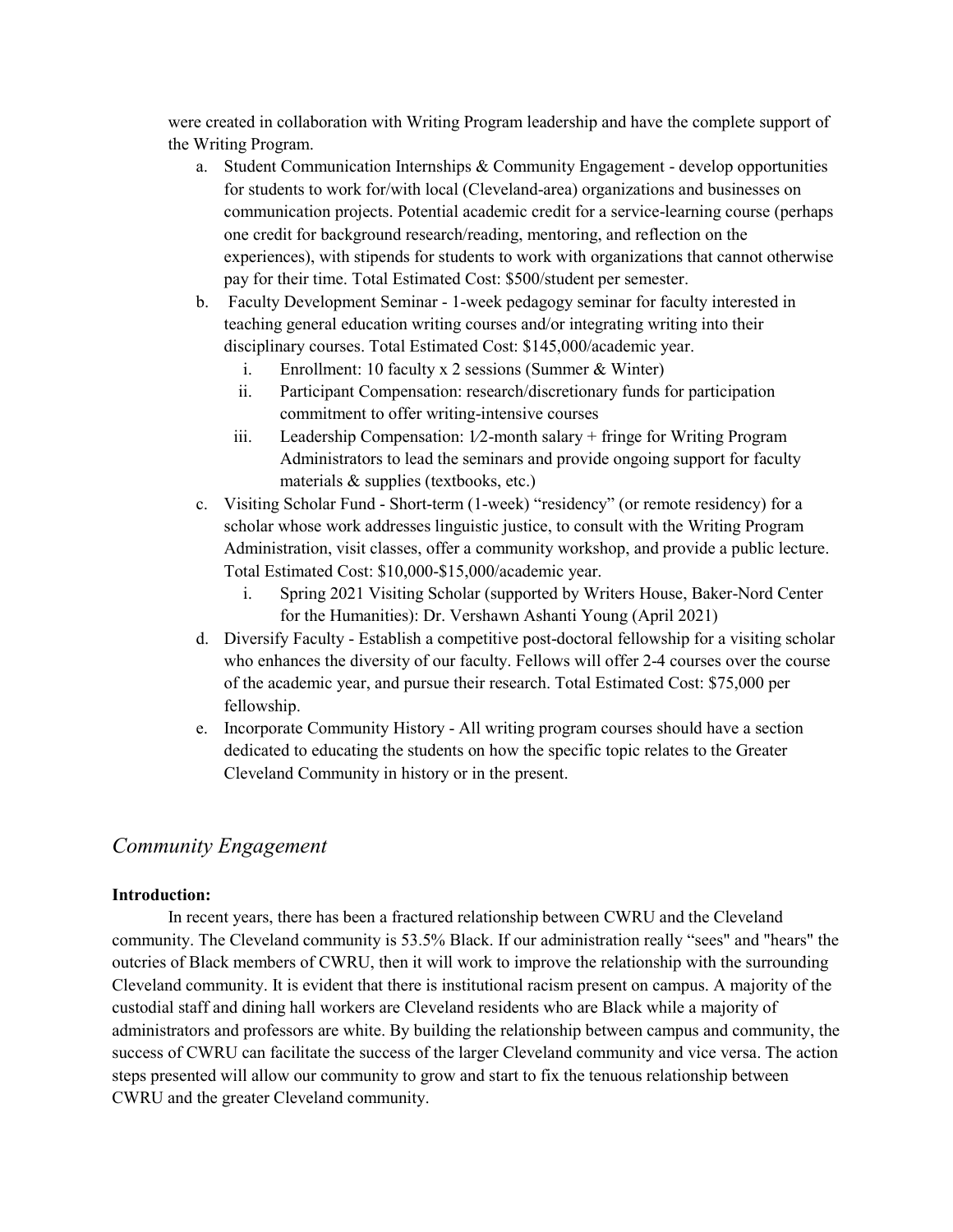#### **Action Steps:**

*Campus and Surrounding Neighborhoods:*

- 1. Include student leadership in Little Italy leadership meetings, especially those involving business partners, and develop accountability protocols with Little Italy leadership.
- 2. Raise awareness through training and educational programs about East Cleveland and surrounding communities for CWRU students, staff, and faculty. Support Know Your Neighbor's efforts to change orientation material and orientation leader/tour guide training to reflect this.
- 3. Develop and implement strategic partnership with the Center for Civic Engagement and Learning (CCEL) to promote civic engagement and community service projects throughout Greater Cleveland and East Cleveland.
- 4. Develop partnerships with minority owned businesses in the Greater Cleveland area and include those businesses in the list of preferred vendors for University events.This includes expanding the catering list to include minority food services and food trucks for first-year student orientation, University Program Board events, and other major events sponsored by the University.
- 5. Formalize the Welcoming Campus Working Group and create student positions to facilitate communication between community and university leaders.

#### *Community Access to University Facilities and Services:*

- *6.* Partner with the Cleveland Public Library (CPL) system and the East Cleveland Public Library system in order to promote and advertise KSL for public use.
- *7.* Partner with the Cleveland Public Library system to highlight available resources for the general public at university libraries on the CPL website.
- 8. Create a dedicated space for community meetings and activities to take place on campus.
- 9. Invite community members to write for the Daily, the Observer, and etc. as a part of their regular publications.

#### *Recruitment Efforts:*

- 10. Expand the list of outreach schools to include more institutions with URM.
	- a. List of schools with significant URM populations for more targeted outreach
		- i. [List of schools for targeted outreach](https://docs.google.com/document/d/1x0zyddbSDiyKwkXtA0PbJEeOOZp1ty2HPSMwUOO59G0/edit?usp=sharing)
- 11. Create a system that tracks unresponsive high school counselors so that the Admissions office can know where to direct more effort when recruiting. This would involve reaching out to people who influence and oversee the counselling system in the Cleveland Public School system, Teach for America, and principals and other administrators at unresponsive schools.
- 12. Create an official powerpoint that explains financial aid, fee-waivers, and scholarship opportunities for students with heightened financial need and distribute the powerpoint through a USB flash drive or other similar transportable device that can be given to students throughout Cleveland, East Cleveland, and other inner-ring suburbs.
- 13. Expand scholarship opportunities for local incoming students, specifically the Emerging Scholars Program, and increase advertisement of this program to Cleveland-area schools.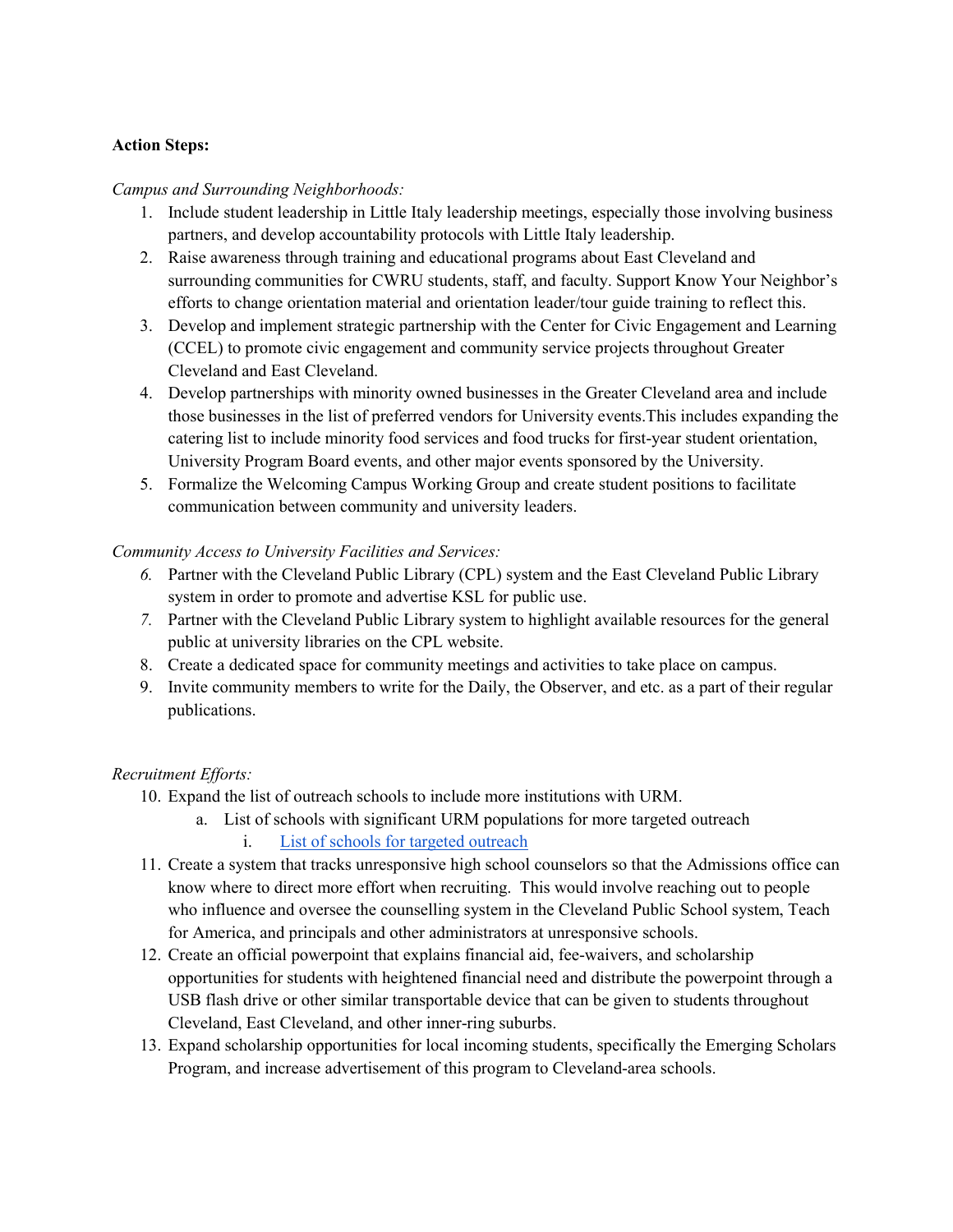- 14. Create, fund, and advertise more opportunities for local high school students to connect with current CWRU students. This would include creating a student-led recruitment team to work with administration in reaching out to students.
- 15. Host a prospective student day specifically for students from the Greater Cleveland area.
- 16. Extend the Choices Fair to the general public and local middle school and high school students interested in learning about major and minor options and CWRU in general.
- 17. Student groups often do outreach events with local high schools, but a more centralized effort needs to be made to determine the needs of each school and to organize outreach events to ensure that resources are fairly distributed.
- 18. High school research opportunities are available through labs on campus but are not widely advertised to local students. Departmental efforts need to focus on increasing and expanding recruitment for these positions.
- 19. The use of standardized test scores as a factor of student admissibility has been shown to inaccurately predict their success at an institution, especially amongst the URM student population. Starting a dialogue on how this negatively affects our efforts towards true diversity and inclusion and being open to change, like many other universities, is necessary.

#### *Community Town Halls:*

- 20. Bolster campus awareness of Know Your Neighbors (KYN) and the Social Justice Institute (SJI) and their initiatives on community engagement. This would involve:
	- a. Supporting access to meeting spaces on CWRU's campus and at local community centers.
	- b. Supporting and providing assistance to their campus safety task force and orientation changes reframing how neighboring communities are presented to new students.
	- c. Advertise events and KYN monthly meetings to the student body, and create incentives for attending.
	- d. Funding to bring local residents into writing program courses to educate students about the community.
- 21. Enhance and increase advertisements for community town halls through *The Daily* and USG communications.
- 22. Increase town hall frequencies to once per semester and ensure student representation at town hall meetings.

## *Professional Development for Custodial and Dining Hall Staff:*

- 23. All CWRU employees and contractors should be able to benefit from one of the top universities in the country. Tuition incentives or tuition waivers for 1-2 classes per year should be provided to relieve the financial burden.
	- a. Reevaluate the system of subcontracting to extend academic benefits to all those who work on CWRU's campus.
- 24. Additional professional development services should be more accessible, and provided free of charge to custodial and dining hall staff. Services could include career guidance and counseling, resume and cover letter assistance, and mock interviews. Professional development opportunities could take the form of in-person or virtual workshops and seminars.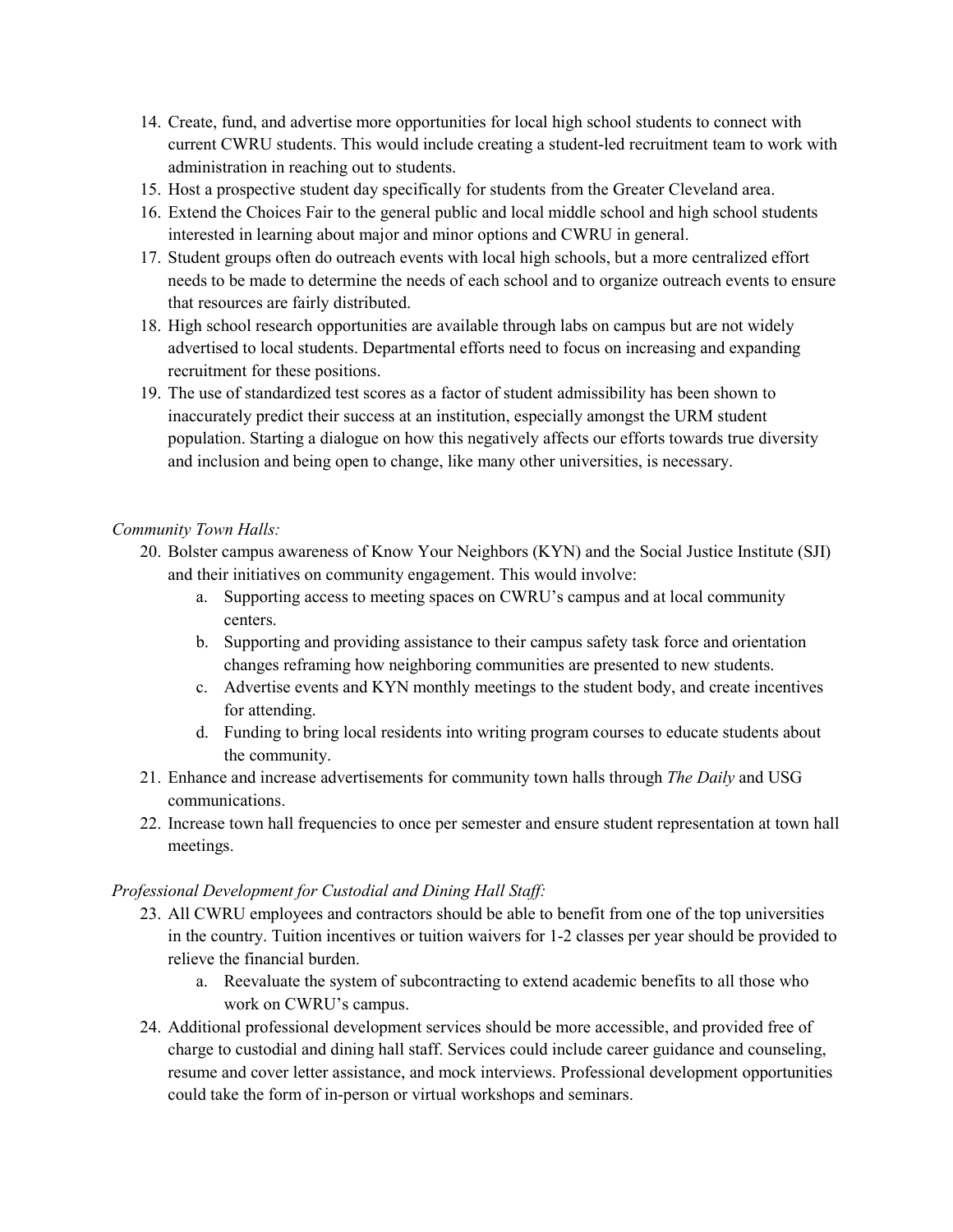# *CWRU Policing & Security*

#### **Introduction**:

There is a need for reforms within the CWRU Police Department and presence of security. One point of conversation that has come up is that the police at our university are too present and are overcontacted. The area is currently over-policed, with three departments––CWRU PD, University Circle PD, and Cleveland PD––all serving the area, and it is wasteful of everyone's time to involve the police when it is unnecessary, and it is inconsiderate to expect students who have strained relationships with the police to speak with them. Often, there are other professionals that would be more suited to handle situations that are not dangerous. Furthermore, the relationship between CWRU Police and the students needs to be nurtured. In social settings with no danger, there is no need for the police to be lethally armed. As a result, student organizers should be given the option to request armed security at events, based on the number of attendees. There needs to be transparency in terms of the line-item budget of CWRU police, as it would be useful in helping allocate funds in a way that is beneficial to the entire community of CWRU. Lastly, students should be represented by advocates in the HR review and hiring processes of CWRU Police.

#### **Action Steps:**

#### *Police and Security Conduct*

- 1. We must begin a dialogue about how to re-evaluate the policing structure in and around University Circle. Students feel that the area is over-policed and are confused about what the jurisdiction is for CWRU PD, UC PD, and Cleveland PD.
- 2. There must be greater transparency in the investigative process when complaints are filed against members of CWRU PD to ensure all cases are addressed in a timely manner. Cases should be resolved within the **guaranteed window of time of 45 days** after the complaint was filed. Also, there should be **student advocates on the HR committee as a paid staff position whose express purpose is to advocate on behalf of the student who submitted the complaint**. The student advocate will ensure that the student's best interest is the top priority for the HR committee that reviews the case as well as ensuring the student knows the status of their case.
- 3. While we understand that it might not be possible to completely separate CWRU EMS and PD, it would be beneficial for the student body to have reduced police presence on the scene of a medical emergency. The fear of police officers arriving with EMS is a barrier to care for many marginalized students and must be addressed. As of now, the default is for CWRU EMS and PD to be co-dispatched to all calls. However, an overwhelming majority of calls do not require PD presence. PD should only be present in cases in which they are absolutely necessary, such as to control traffic flow or crew safety. **CWRU EMS should be dispatched to the calls without PD and after assessing if the scene is safe, alert dispatch if PD is necessary or not.** Furthermore, for psychiatric emergencies, the counselor on-call should be available by means other than phone. **Rather than sending CWRU PD for those calls with CWRU EMS, the counselor on-call should be sent in person to de-escalate the situation.**
- 4. A better relationship needs to be formed between students and CWRU police. At the same time, we realize that many of the students are fearful of the police. To improve this relationship, we offer the following solutions: **have officers attend events in casual clothing, allow student**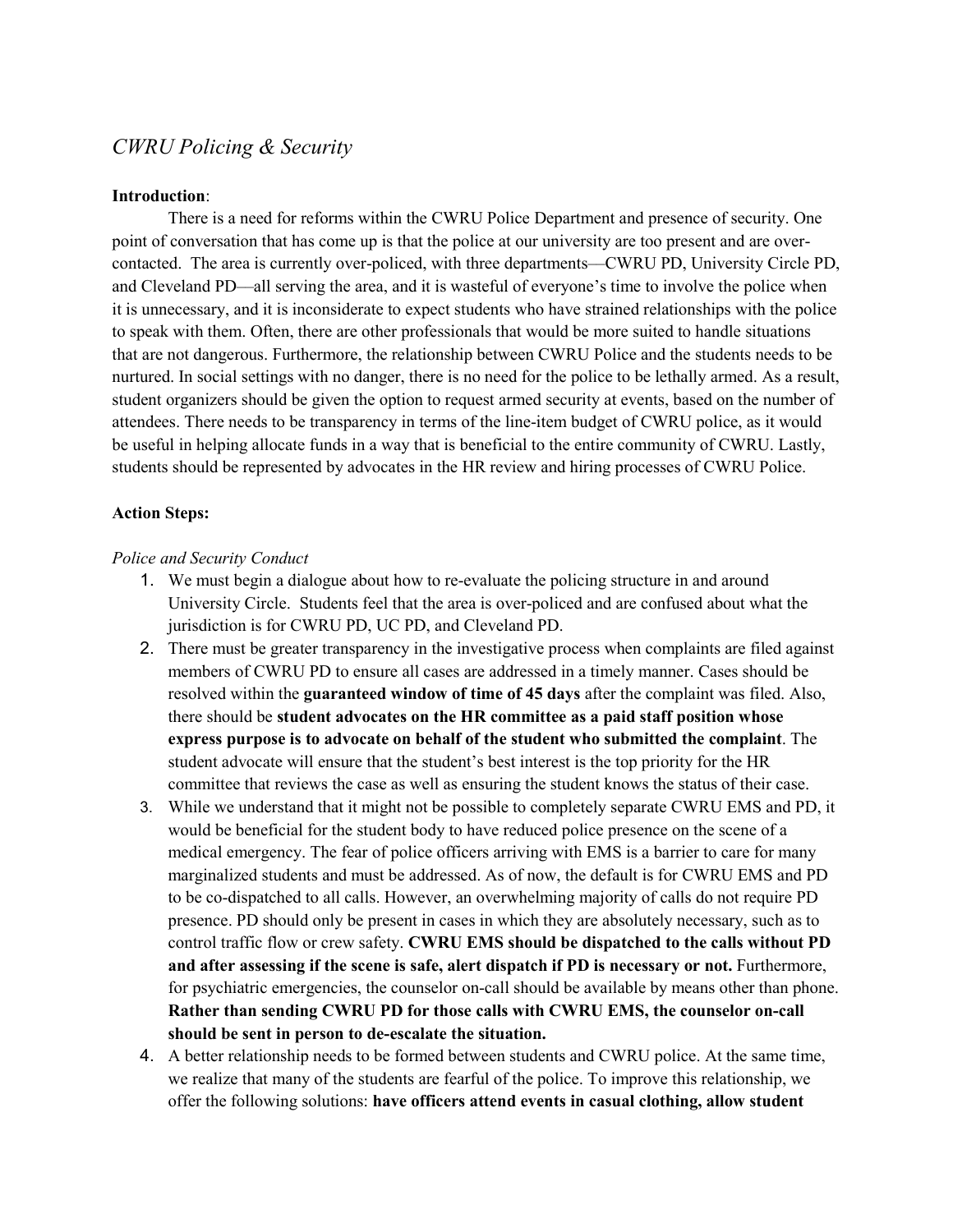**organizers the option to choose whether or not officers are lethally armed, and encourage officers to engage with students on a more personal level**.

5. We understand that no hiring system is perfect. To improve the hiring process of CWRU police officers, we suggest **annual racial and de-escalation field assessments of potential employees and those currently employed**. Furthermore, student advocates and a psychologist should be involved in the hiring process.

#### *Informing the CWRU Community*

- 6. The **CWRU PD line item budget and community interaction statistics should be made public** to all members of the campus community so that we can see where tuition dollars are going and assess for ourselves if the money can be better utilized to improve the community.
- 7. **Improve Resident Assistant training programs to inform them of different de-escalation methods available as opposed to contacting law enforcement in non-emergency situations.** Clarify the difference between emergency and non-emergency situations to campus residents to discourage unnecessary calls to law enforcement.

## **Notes***:*

Clic[k here](https://case.edu/diversity/sites/case.edu.diversity/files/2020-01/2019OIDEOannual_report.pdf) for the 2019 Annual Diversity Report. It does touch somewhat on the numbers that are associated with efforts around faculty representation. I was putting this on our radar as a reference point as it pertains to the numbers being included in this report.